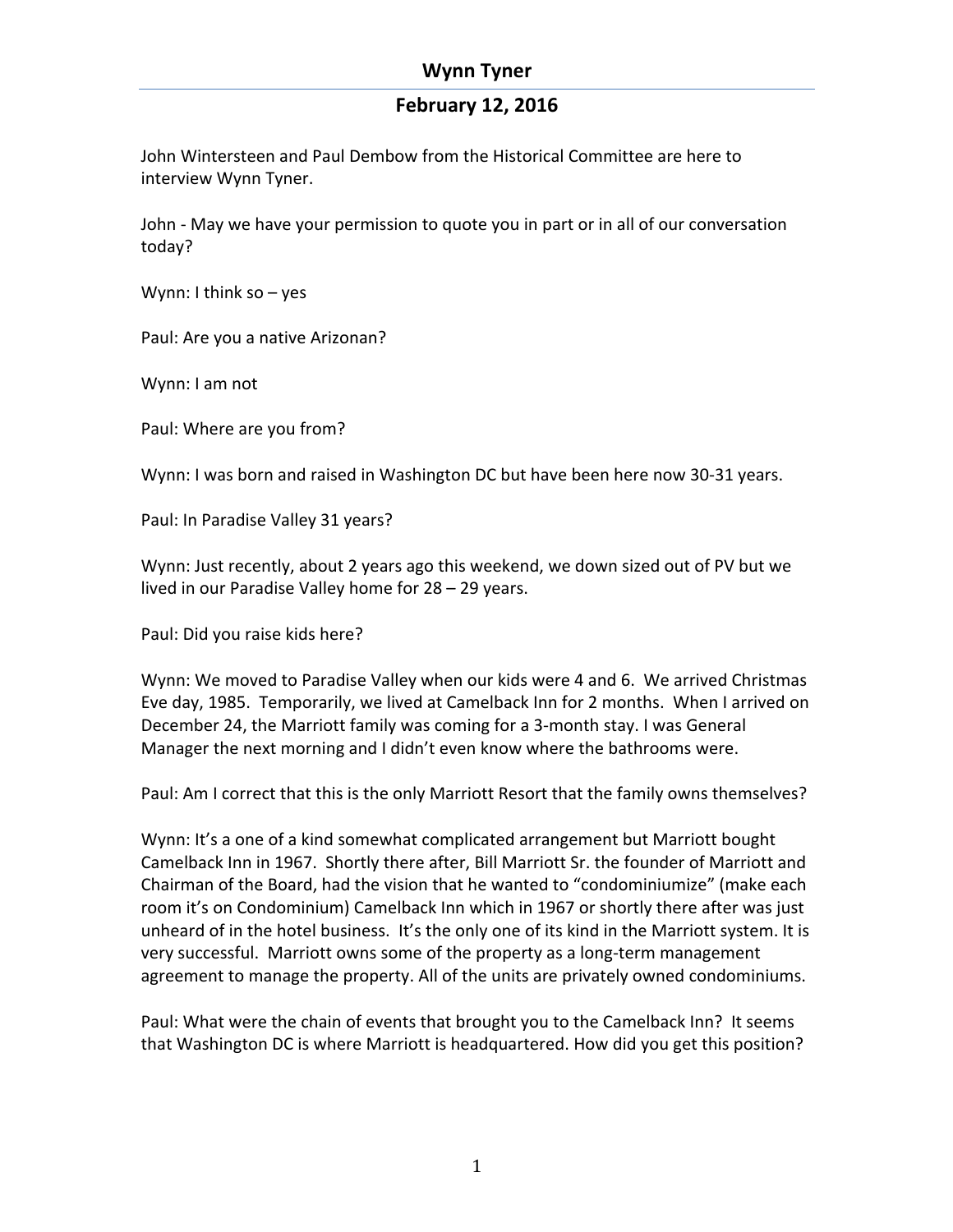# **February 12, 2016**

Wynn: I had moved around a lot with Marriott previously. When I finally came to Camelback, it was my  $11<sup>th</sup>$  move. I had been here once before as the Resident Manager for about a year and then transferred to open up a resort in Palm Springs. I was settled with my family in Dallas at the time and was very happy. So when they ask me to consider the job at Camelback Inn I really wasn't that interested. I didn't apply for it. So they came after me. I came out and fell in love with Camelback Inn again and the area. I never regretted the decision. It was one of the best decisions I made in my career.

John: I recall that you were in the army

Wynn: I was, yes

John: Was that before you started with Marriott? Or did you have a break in Service with Marriott?

Wynn: No, I had gone to a military school for 3 years and finished at Penn State. The day I graduated, I immediately went into the Service and was commissioned. I spent 7 years in the Army. I was still single and planning on making the Army a career. At the time, I was stationed at the Pentagon. Just for the heck of it, decided before I committed to stay on, I would interview with some civilian companies just to make sure I was making the right decision. I used to work for the Marriott during the summers as a lifeguard and bellman in Washington DC. So I thought that Marriott was one of the companies I ought to talk to. One thing led to another. I talked with them and they offered me something that was interesting. I was a Regular Army if you know what that is and resigned my Commission and started with Marriot a week later.

John: That was fast. I also recall that you were a military police officer?

Wynn: I was commissioned as an Armor Officer, Regular Army, which is the equivalent of somebody out of West Point, Regular Army Commission. You had to request three branches that you preferred and Armor was always my first choice. I put down Military Police as my second choice. I don't remember what my third choice was. So I was detailed Armor for three years. I went to Armor School. I went to Germany in Armor and then reverted to my permanent branch military police.

John: What other properties did you serve as Resident Manager / General Manager before you became an institution here in Paradise Valley?

Wynn: I started in sales with Marriott  $-$  sales and marketing. At the time they offered me that position, I had no idea what marketing was. They said, "Hey we want you to interview for a job in our marketing department at a hotel." I was like, ok great, but I had no idea what marketing was. So we interviewed at the hotel in the cocktail lounge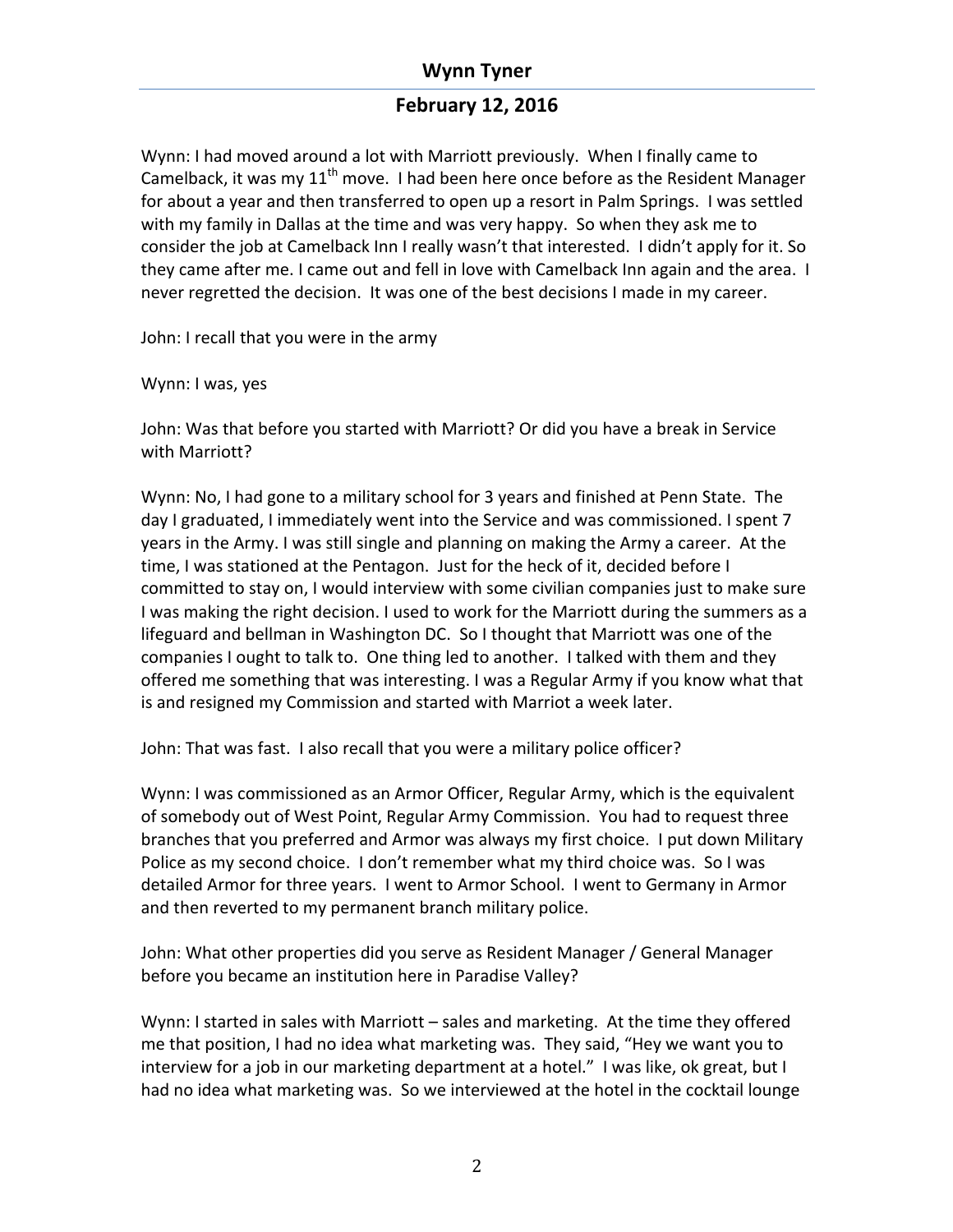# **February 12, 2016**

with two of the other sales people. I thought, "I could do this. This is ok." I moved around a number of times in the sales capacity as Director of Sales / Director of Marketing and then became Resident Manager. The first Residential Manager was at Camelback from Dallas. Then I was Residential Manager. I opened Rancho Los Palmas in Palm Springs. Afterwards, I became General Manager at two hotels in Dallas and then came to Camelback Inn.

John: Did you stay here because you wanted to or because Marriott wanted you here?

Wynn: My wife and I fully expected, as we had always done, to stay somewhere two or three years at the most and then move on. I assumed I would be here for 2 or 3 years and then whatever came about there after, we would move again. One thing led to another and I ended up staying here for 20 years.

Paul: Was every year a surprise that you didn't get the call to move to another hotel?

Wynn: Once I got here and I realized the importance of the job and the value of the job, I wasn't going to leave until I was ready to leave.

Paul: What major accomplishments did you have at the Camelback Inn, either in staffing or building? Is there anything with the Town that you are proud of?

Wynn: I think when I got here, December 24, 1985, the world was about to change and I really didn't understand it at the time or at least my business community was going to change. Camelback Inn had been an institution for a long. As the sign says out front "Where time stands still" and literally time has stood still there for quite awhile. When I got here, I shortly realized that the Phoenician was under construction and soon to be built, the Hyatt was under construction and soon to built, the Princess, the same. In order to compete, we really needed to do some looking at ourselves; where do we want to position ourselves? It was a long journey over that twenty years but I think we reacted quickly. We kept true to our roots of being America's premier authentic southwestern resort experience, which is what we positioned ourselves, and we have been very successful over the years. We didn't lose market share. We reacted to the market conditions; we got the support of our condominium owners as well as Marriott to make some significant enhancements over the years. We transformed the resort from what it was with astro-turf and nice accommodations but nothing to compete with the market place as it was transitioning also.

Paul: When you said you got the support of the condominium owners, what did that mean?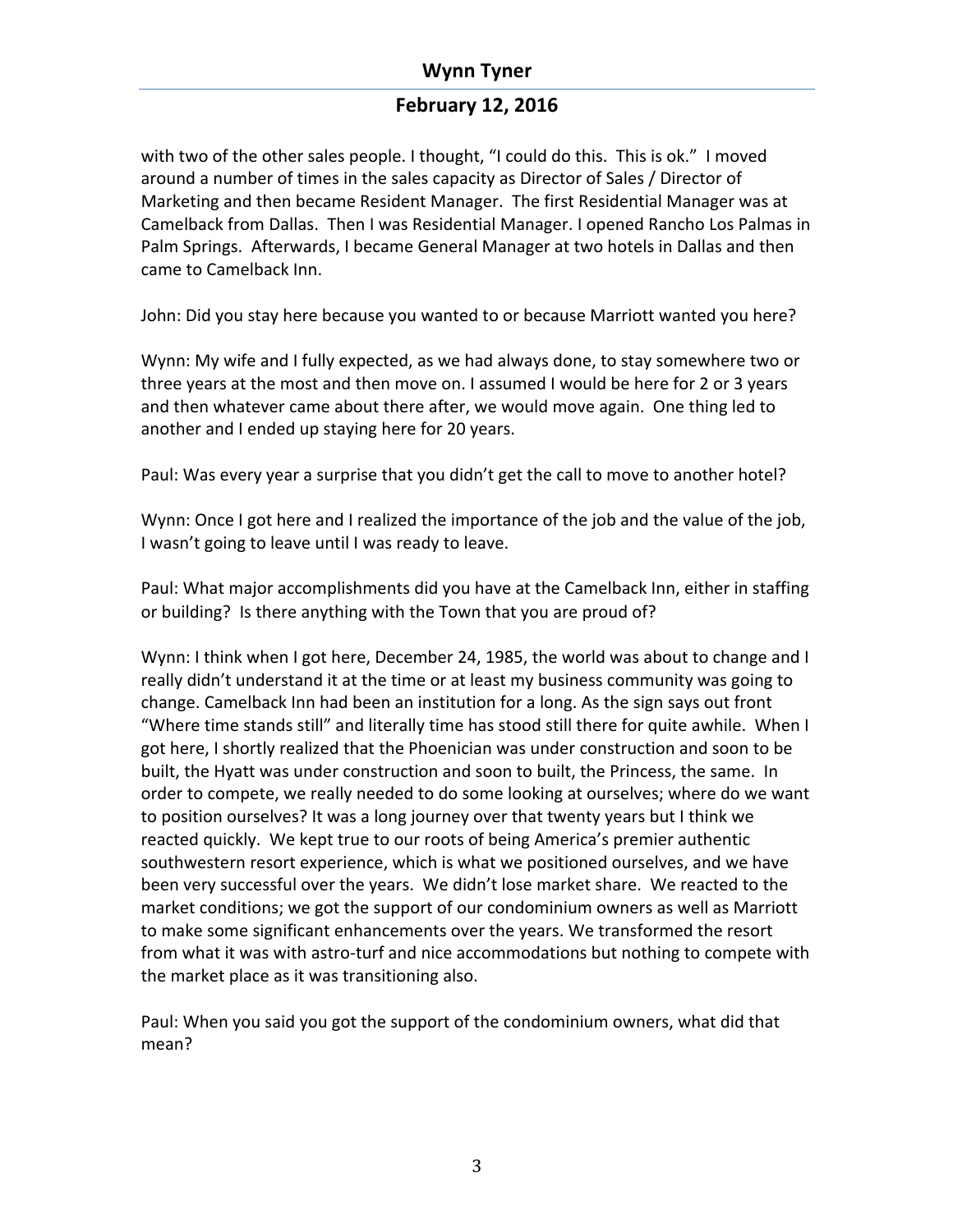# **February 12, 2016**

Wynn: The condominium owners own all of the units. Marriott manages the condominiums and gets a management fee. The condo owners own a majority of the land but they don't own the land of the golf course or the spa. Any time improvements would be recommended for rooms and or areas that they owned, I would not only need their approval but I would also need their money as well as Marriott's money which a lot times Marriott contributed based on a percentage basis of ownership. I had to report to two Boards, a condominium board and the Marriott hierarchy. I had great relations with both. I don't remember the final tally but it's well over 100 million dollars of capital investments we made to the property.

Paul: How does that work if someone wanted to buy a condominium, is there is a market for those?

Wynn: Yes, we have a number of units. They are all privately owned; families own a number of them. When I was there, a family owned 10 units; each of their children had one; each of the grandchildren had one, etc. There is a lot of longevity in that respect but at the same time, for a variety of reasons, units will come on the market and then people will buy them. They can't decorate them themselves or anything like that stuff. It is strictly Marriott's to decorate.

Paul: Is there a financial arrangement where there is a return on investment?

Wynn: Yes, the owners get a distribution, depending upon their unit size not whether their unit was occupied. Marriott would combine all of the revenue from the rooms. And then based upon the type of unit that they had, size of the units, some people own suites with pools, some have smaller units, there's a percentage of allocation minus expenses such as salaries, engineering etc. and it's distributed. Probably the biggest selling feature that people like is the vacation component. As an owner, you are allowed to have up to 30 days of vacation at any Marriott or Ritz Carlton in the world. The only down side is if you choose to go to Paris for a week or some other place, then your revenue for a week is removed in the distribution. Where else would you be able to travel like that with all the arrangements made by the office at Camelback Inn. You just call and say, "I want to go to Paris for a week, take it out of my income." A lot of people really enjoy that. At the highest level, platinum or gold, all owners at the Camelback Inn have the top customer loyalty in Marriott which is a small number of people. So anywhere they want to go in the world, even if a hotel is sold out, the Marriott has to accept their reservation.

Paul: What do the condo's sell for - between what and what - or approximately?

Wynn: I've been gone for 10 years now so when I was there probably the least expensive unit was probably \$175 (thousand). I don't remember what the suites with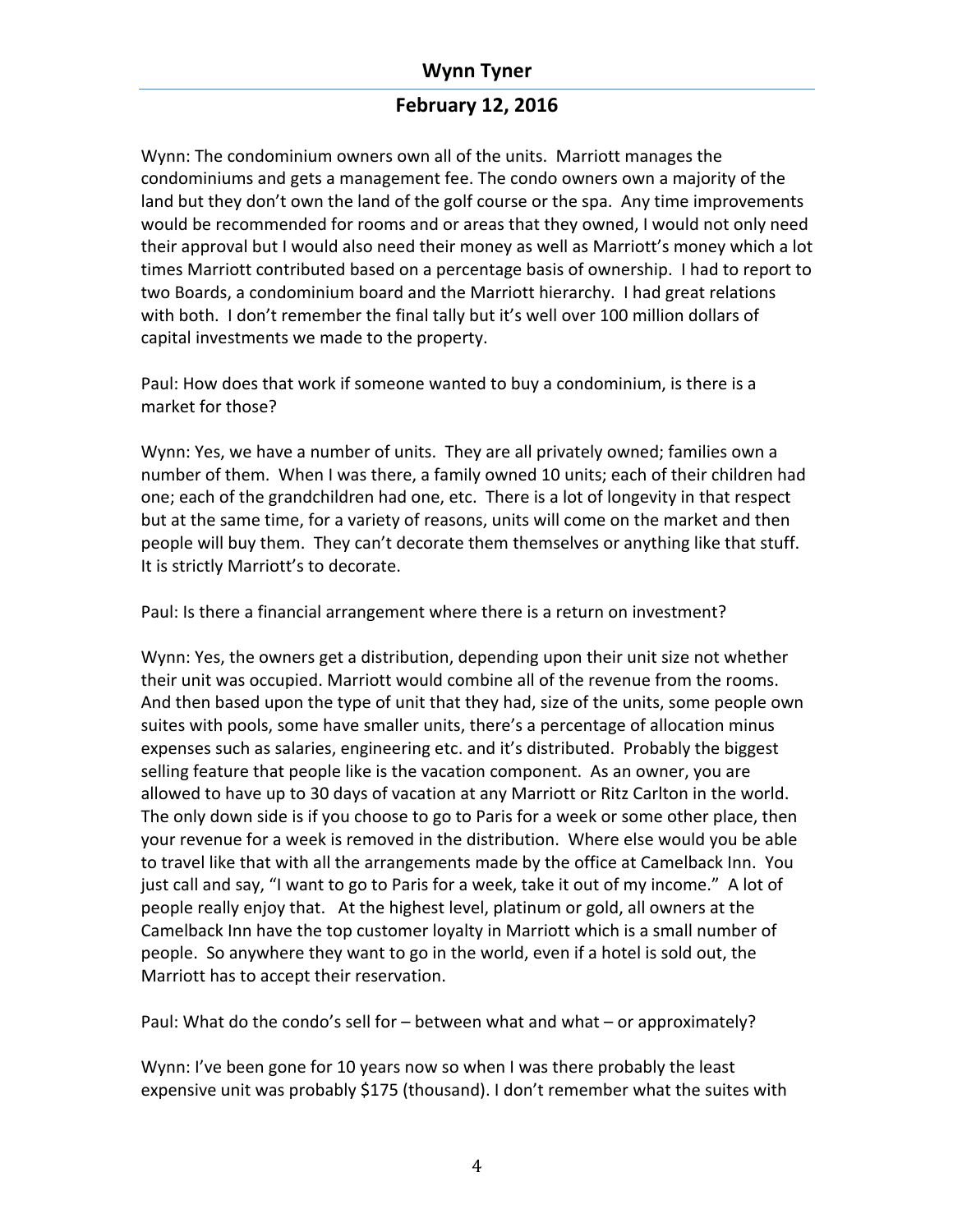# **February 12, 2016**

the pools went for, but they were pretty expensive. They were good investments. People didn't end up buying them to get rich but they had a steady stream of income. You could block out your unit for a week up to 30 days. A lot of our owners came back to Camelback Inn for vacation. That was one of their benefits.

John: You said the ownership of the land is mixed; that the spa and the golf course are owned by somebody else. Does Marriott Corporation own the land?

Wynn: Yes and no. It's interesting. When the property started in 1936, John Lincoln of Lincoln Hospital, Lincoln Drive, Joan Lincoln's family, sold 120 acres for Camelback Inn to get started at \$100 an acre. John Lincoln, several years before that bought that same acreage for \$4 an acre.

Paul: Wasn't the golf course developed before 1985?

Wynn: Yes the golf course was already here before I came.

Paul: Did you know Bruce Merrill? He had one big piece of property and he wouldn't let the Marriott Corporation have it.

Wynn: I know Merrill had all of the water rights to the golf course. I wasn't involved and don't have much knowledge in that. But to your question, when Marriott bought the property in 1967, the vast majority of the land belonged to the condominium owners as an entity. Marriott owns the land and takes all sales and profits from the golf course and the spa. The Marriott gets all of the food and beverage revenues from the resort even though those functions take place on condominium owner land. Although the condominium owners own the bulk of the land, in 1987, as part of this drive staying competitive, we convinced a lot of owners to build the spa at Camelback Inn which at that time was kind of crazy. The (permit) to build the spa was granted by the Town in exchange for land at the top of Mummy Mountain that Marriott owned. Marriott donated that portion of the land as unbuildable to the Mountain Preserve in exchange to build the spa.

John: That's the interesting history. If you hadn't said it and it hadn't been recorded, no one would ever know. Some place buried in the archives there is probably a Town Council action on that but nobody would have ever put that together with the whole resort.

Wynn: I have always felt quite proud to live here and to work here. For Paradise Valley, its size, the resources that it has here with world-class hotels, Sanctuary, Camelback, the properties in and around us here, it is amazing. When I talked to customers about scheduling meetings or conferences they would question, "should I go to Orlando, or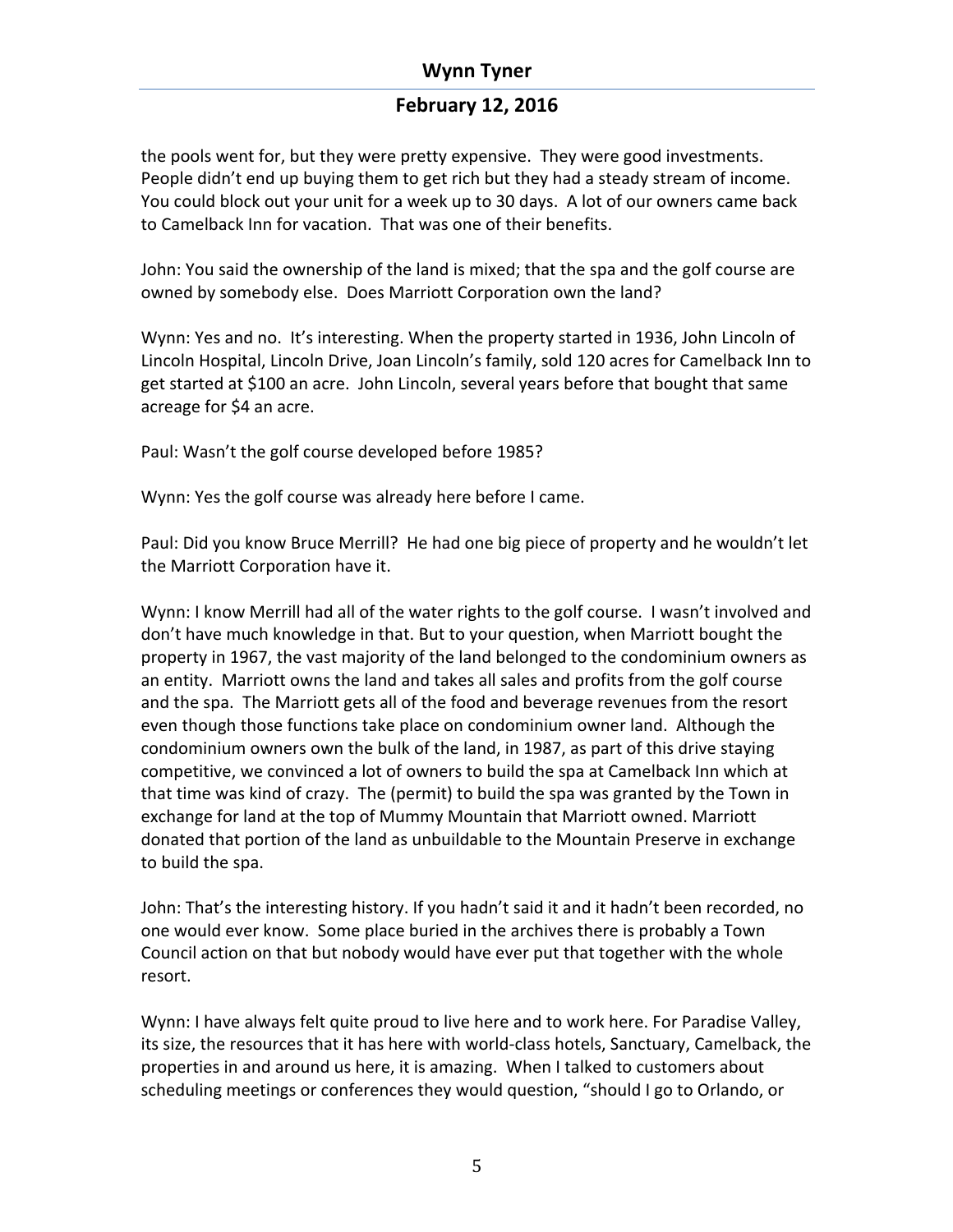# **February 12, 2016**

should I bring my meetings to Arizona, or Camelback?" There's no greater concentration of top tier resort properties in such concentrated area  $-$  the Hyatt and the Princess. It really sets Paradise Valley apart. The resorts, which I am really proud of, help to maintain the residential lifestyle of our residents.

Paul: Do you have any interesting stories to tell about things that happened at the Camelback Inn while you were General Manager?

Wynn: I can remember one story. It's about Sandra Day O'Connor and my last expansion, which was the ballroom, and getting the permit to build it from the Town. I thought we had great relations with the Town while I was there. There were multiple meetings, with multiple presentations on this major project and it ultimately came down to the Town saying, "we approve it but there's one condition  $-$  you have to get approval from Colonial Miramonte." So we talked to their board. There were two homeowners whose houses directly abut the Camelback Inn property line where all of the work was to be done. The Town said as long as you get their support and approval, we would approve this major redo. One of the homeowners was Sandra Day O'Connor. I contacted her. My office and John Baranosa's was up some very tiny stairs. Sandra Day O'Conner and her husband, John, came up to my office. I had all of my drawings and charts to show them. I will never forget it, it was just great reflecting back on my marketing days – ok we are going to do one of these deals. It was going well. She was very cordial and nice. She looked at me and said, "Well that's all good but how is this going to affect my house?" I'm thinking, here I am a hotel manager pleading my case before a Supreme Court Justice and with no legal experience and never before the Supreme Court, or never even been in Traffic Court, but it was a great outcome. She said let me think about it. Within a matter of days, she got back and said she supports it and we proceeded with it. Had that not happened, it wouldn't have happened but to her credit and vision and support, it happened. It could have been a career breaker for me.

Paul: Were there ever any emergencies at the resort, a fire or anything that was during your tenure that was caused real panic?

Wynn: Actually not, though I do remember a guest who was staying at another hotel had come over, an older couple, to use the spa. The husband had dropped the wife off at the spa and as you probably know this, the spa is on a little bit of a hill. Unbeknownst to her, the husband started heading down the hill. At the bottom of the hill there are some units and he decided not to turn or didn't know and jumped the embankment. He drove his car half way into one of the units. Fortunately no one was in it or hurt. The fire department came with cranes and Jaws of Life trying to get him out of the car. We finally tracked down his wife later in the day. Her first question was "I don't have a car. Can I pick up the rental car?" He was driving the rental car which now had the roof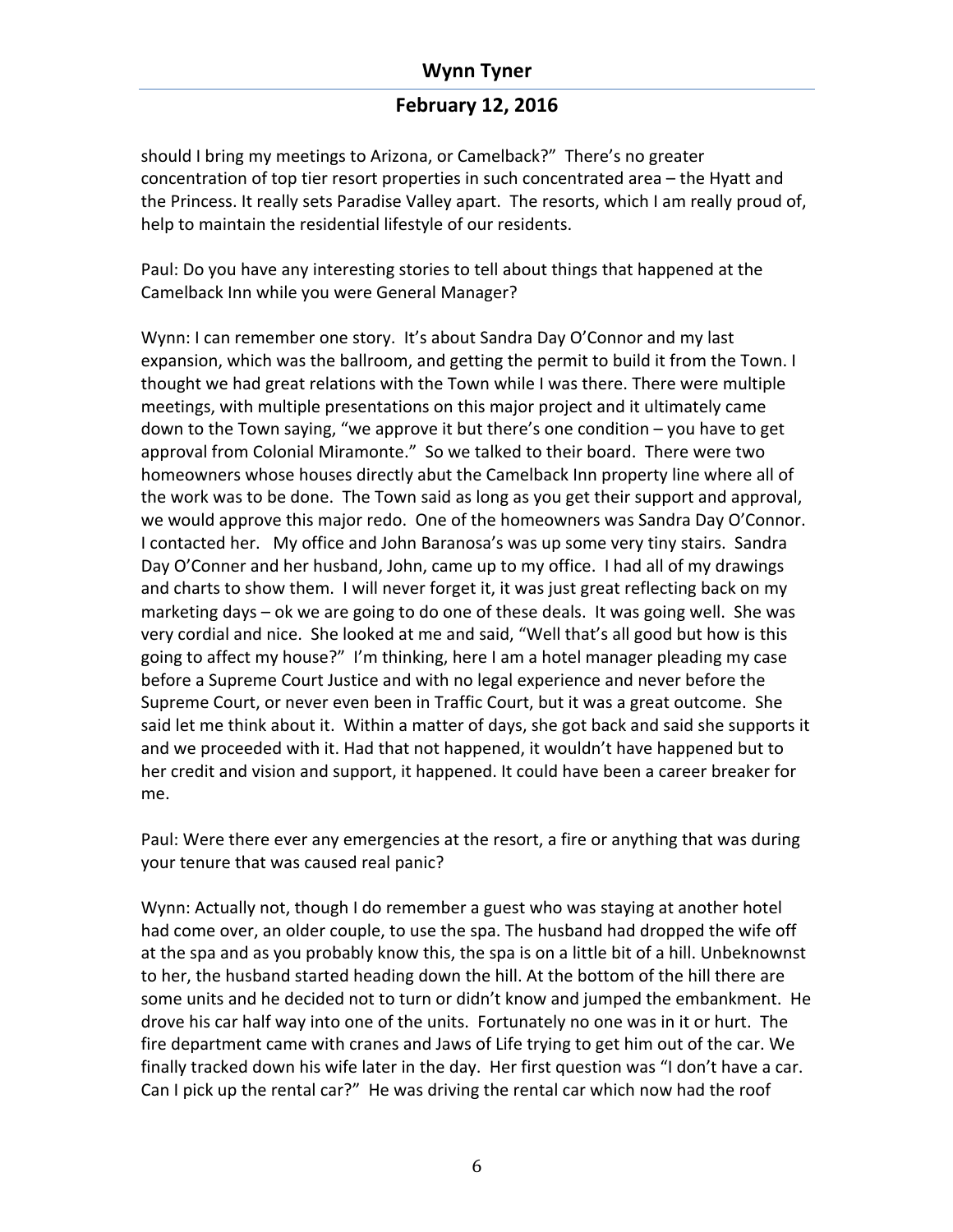# **February 12, 2016**

taken off by the Jaws of Life. She wasn't overly concerned about her husband only how she would get around and the rental car. I had to tell her the Jaws of Life had consumed the rental car. But anyways, that was one story.

John: I remember that day. I was there and the Town did a quick structural review before they could do anything else. Of course the room couldn't be occupied until some fairly major rebuilding. That was a big day for Paradise Valley Police.

John: I recall that you are a lover of peacocks. You and I have had many conversations about peacocks so I thought I would ask you. That's one the "what's it's like to live in Paradise Valley" stories that first hand from you would be good to tell.

Wynn: We bought a house on the interview trip and fell in love with the house right off of San Juan. It was part of a former orange grove and there was a large house there that was sort of a master house. I don't know if you are familiar with it. It's probably 4 or 5 acres. There's a series of about 12 or 15 houses on individual acres that used to be part of a large parcel. The people that lived there were a doctor and his wife. They had peacocks on the property and this big enclosure for peacocks. The never kept the peacocks in the enclosures so after we moved into our house we heard this weird noise. We looked up on the parapet of our house and there were a bunch of peacocks up there. For the first couple days, the kids thought it was really exciting. We thought it was neat to have this animal life and nature. But then after a while, they were depositing in my yard and waking us up so I sought the help of John (Wintersteen). John explained that the ordinances were primarily for issues addressing dogs but there was nothing that talked about peacocks. I forget how we ultimately resolved the issue but I think one of my children with a BB gun helped. At any event it was resolved but it took a while.

John: When you first came to Camelback Inn as Resident Manager, you weren't out in the community like you were as General Manager to start with but what was your impression of the Town?

Wynn: You know it was such a whirlwind when I was here. When I first came to Camelback Inn, we bought in McCormick Ranch. My wife was still living in Dallas. As a Resident Manager, it is really focused on operations so you're day-to-day job is with the troops and in the various departments. You're not involved in what a GM is only involved in. I knew if I ever came back, I would want to live in PV because that is where you want to live. Fortunately it worked out for us very nicely. We had as many "redo's" at my house as I think we did at Camelback thanks to my wife.

John: One of the first things I did when I first came to Paradise Valle, was to have a meeting with all of the General Managers and Loss Prevention Security. I asked whom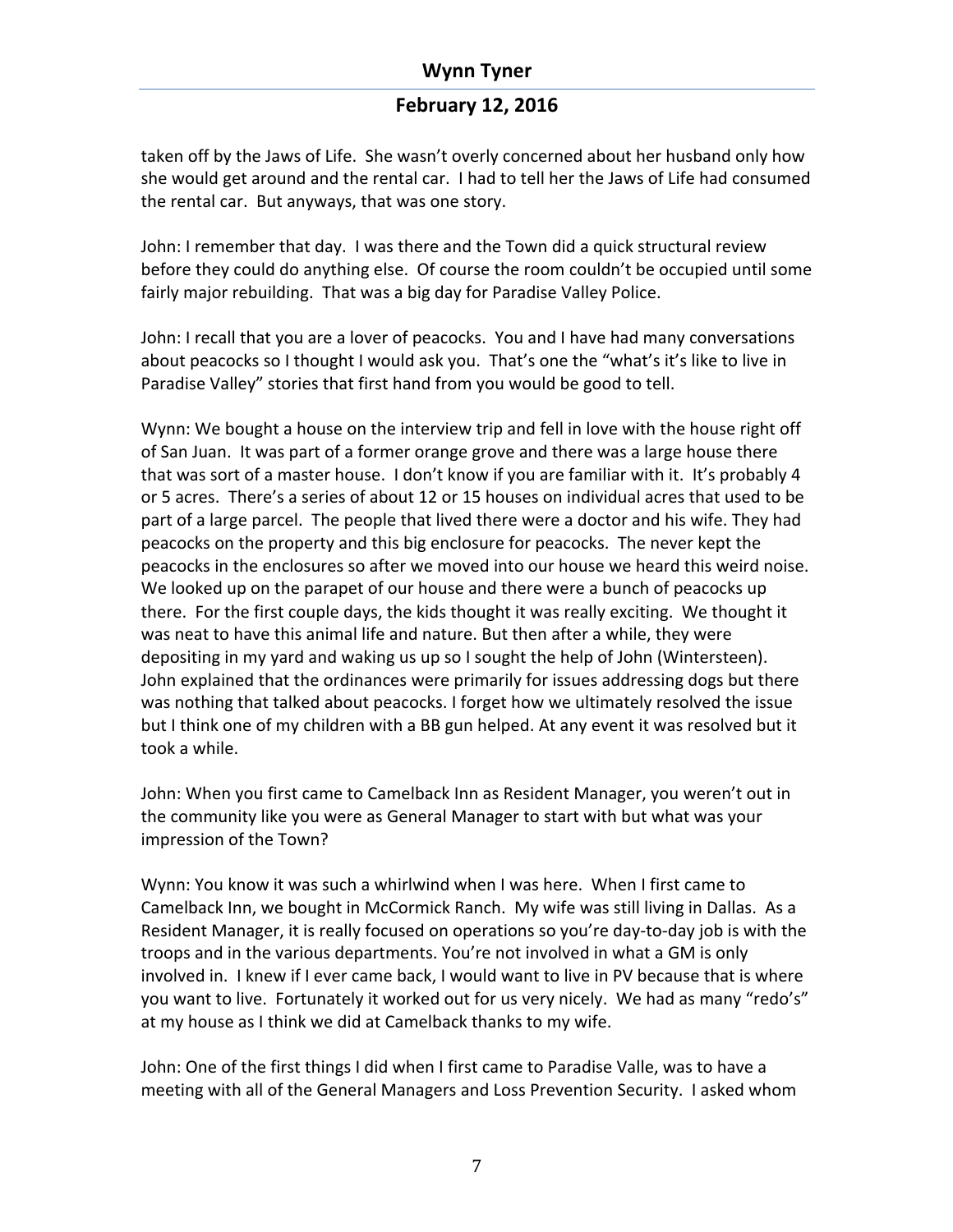# **February 12, 2016**

to talk with and I was told John Dawson and Wynn Tyner. If they support something, it's going to happen. It was very clear to me that you were the informal leader in the resort community here. Could you tell us what the resort community management as a whole was like?

Wynn: My primary focus was Camelback but you know we talked, we met, we strategized  $-$  everybody had the same mission and vision. As I used to say, you are either making the dust or eating the dust. I would prefer to make the dust. It was one of what are we going to do at Camelback and then beyond that, what can we do as a community of resorts to really showcase and say who we are? There was never anything like what happens in other markets, there was no backstabbing. We worked together really well. We mutually supported each other. We assisted each other on overflows and helped each other if we were under construction. Various properties in the area would help us with our guests and we would in turn reciprocate when they were doing things. It was an excellent working relationship and it seems it's still that way now.

John: Were there any differences because there were three Marriott properties in town while the other hotels were lone properties in terms of their management or their ownership?

Wynn: When I got here, there was Camelback Inn and Mountain Shadows. I think we had a property in Tucson that we managed. That was basically it for the entire state of Arizona. When you stop to think what has happened, I've lost total count, but between Camelback Inn and Mountain Shadows and Desert Ridge, which has been a real success story, Town Place Suites, Fairfield Inn's, Residents Inn's, there's probably 25 or 30 Marriott properties in the greater Phoenix area and then Flagstaff and Tucson and points all over the place. It's amazing what has transpired. I do remember, I think it's a real compliment to Paradise Valley and particularly a compliment to Camelback Inn, Mr. Marriott and the Marriott family always spend his birthday at Camelback Inn  $-$  they have never missed a year. He comes with his extended family, which could be 20-25 rooms or more and they just love the resort. They grew up there. His father came here when it was Jack Stewart's in the 40s and brought Bill Jr. and his brother here. So there is this legacy from when Camelback first started with Marriott's as guests. They got to know the Stewart's and the Lincoln's. Ultimately, they had a commitment that if and when they ever sold this individual property, the Marriott's would have the first opportunity to buy it and that's how Marriott ended up buying it.

John: You mentioned that on your very first day as General Manager, the Marriott family came for three months. How did that change the dynamics of the resort to have this be the personal favorite, the destination of choice when they had a huge choice all over the world?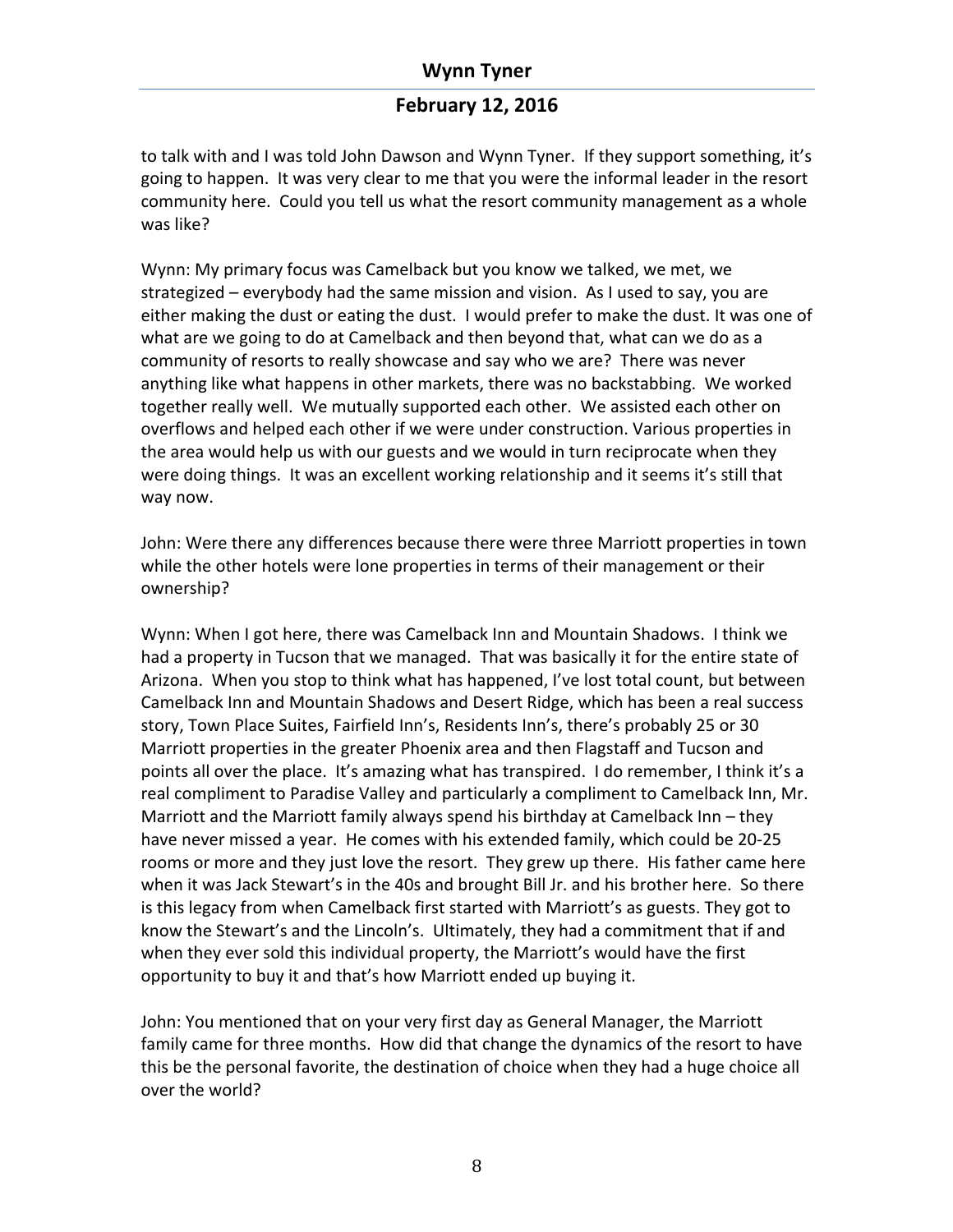## **February 12, 2016**

Wynn: I thought it was a real compliment to the property. It's interesting, having worked at many other properties of Mr. Marriott. He is a fabulous boss and person to work for. He would be on vacation at Camelback Inn, on "vacation", and he would take several days and visit  $10-15$  Marriott properties. He would get picked up at 6 in the morning and come back around dinnertime  $-$  travel the area and meet the associates  $$ go back into housekeeping and back into the kitchens – wherever that might be - that's what he's about. He might show up at a property for a visit to just walk through for a couple of hours, or maybe as he would do in Dallas, maybe spend the night. It's a pretty big deal. You know that he is coming a couple weeks in advance. Everybody is on high alert. When the Marriott's come, you can't gear up just then, you have got to be good all of the time. We really didn't do anything different for them. They came. They were guests and they just loved the place. You would never know what they were doing. It was interesting because they would come in March with their family. They live very close with their family in Washington DC but when they come to Camelback, it's almost like they haven't seen each other for a year although they see each other almost every day in Washington. I would always go down at lunch time, they were all out there eating and I purposely tried to determine where they might be going at night just to make sure that we're prepared in case they showed up with 15 people for dinner. We would have a heads up. I would go down at lunch and go to the end of the table and say, "so does anyone have any plans for the night that I can help you with?" Bill Marriott would look at Donna and say, "Donna, you got anything you want to do?" Donna would say, "I don't know." Then she would say, "John, what do you guys want to do tonight?" It was like this mixing bowl and at the end of it say, "I don't know what we are going to do tonight." I would go down at 5:30 or 6 and there would be 10 Marriott's standing in line for the early bird special - but they are great to work with.

John: It wasn't a high stress time for you and the staff when the Marriott's were in residents?

Wynn: Oh yes – you're there. You know my son was in a military school at the time on the east coast and he would come back for spring break. I hardly ever saw him because I was there 7 days a week or maybe 6 days a week but that's all good. You wanted to be there  $-$  it's your busiest time of the year.

Paul: Do you have anything else you would like to say on the record - or that you would like to add that we forgot to ask that you made in your notes?

Wynn: When Camelback first started in the late 30s, early 40s, it was out in the middle of nowhere. There was a dirt road - Lincoln Drive was a dirt road. There were stables on the property. They had 10 horses and cowboys and ranch hands so people could check in and go down to the stables and pick up a horse from Camelback Inn and ride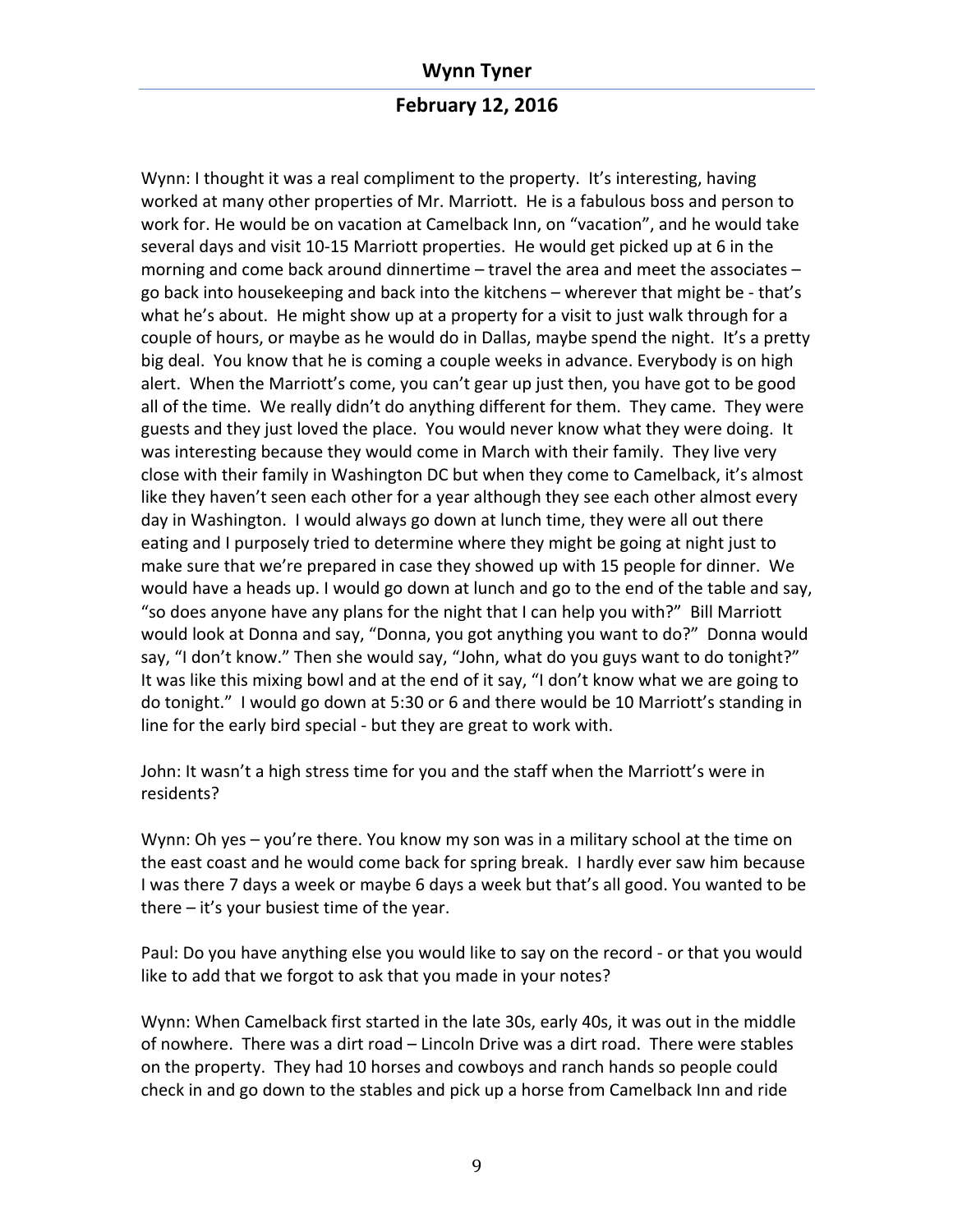# **February 12, 2016**

out to the desert. There was nothing at all between Camelback Inn and the Camelback Mountain. We have pictures of the Inn. A lot of Hollywood Starlets sought it out. There are pictures that are framed up there with Dwight Eisenhower, Arthur Godfrey, Hop-a-Long Cassidy and Jimmy Stewart. In those days, the guests would come because it was a destination. Unlike today where they come out for a meeting, back then Camelback was just a destination resort. Now people come in for a long weekend or an overnight. Then, people would come for weeks and weeks, in some cases families would come for the entire season and put their children in the Judson School. Then the staff was hired typically from Europe, the waiters and waitresses. There was staff housing on the property that people lived. When it first opened, the single rooms were \$10 to \$16, which included meals and entertainment. The double rooms were \$18 to \$25, which included your meals and entertainment. When I say entertainment, it was selfcontained - everything happened on the property because there was nothing around it except if you wanted to ride a horse. There was entertainment all the time by the hotel  $-$  shows and presentations. I have pictures of Jimmy Stewart doing the limbo in the lobby surrounded by all the other guests. It was a self-contained property.

Paul: How many rooms were there back then?

Wynn: When they first opened, there were 77 rooms.

Paul: Was it a year round property?

Wynn – No they closed in the summer. I don't remember the year, it was prior to when I got there but they opened year round which was extraordinary, risky but they sort of championed that and obviously everybody does that now.

Paul: What year did they get air conditioning?

Wynn: I don't know. I would assume that it would have happened before the Marriott's bought it. It has it's own chapel that the Stewart's built that is still there.

John: Is there is a single message that you would like people to remember for you and your 20 years 

Wynn: Registered guests could come to the Camelback Inn and have lunch for \$1 and dinner was the outrageous price of \$1.50 and those were good meals. Everything was made on the property. Even when I got here, we had our own butchers on the property. We had this massive pastry shop for all of our breads and pastries. It was very special.